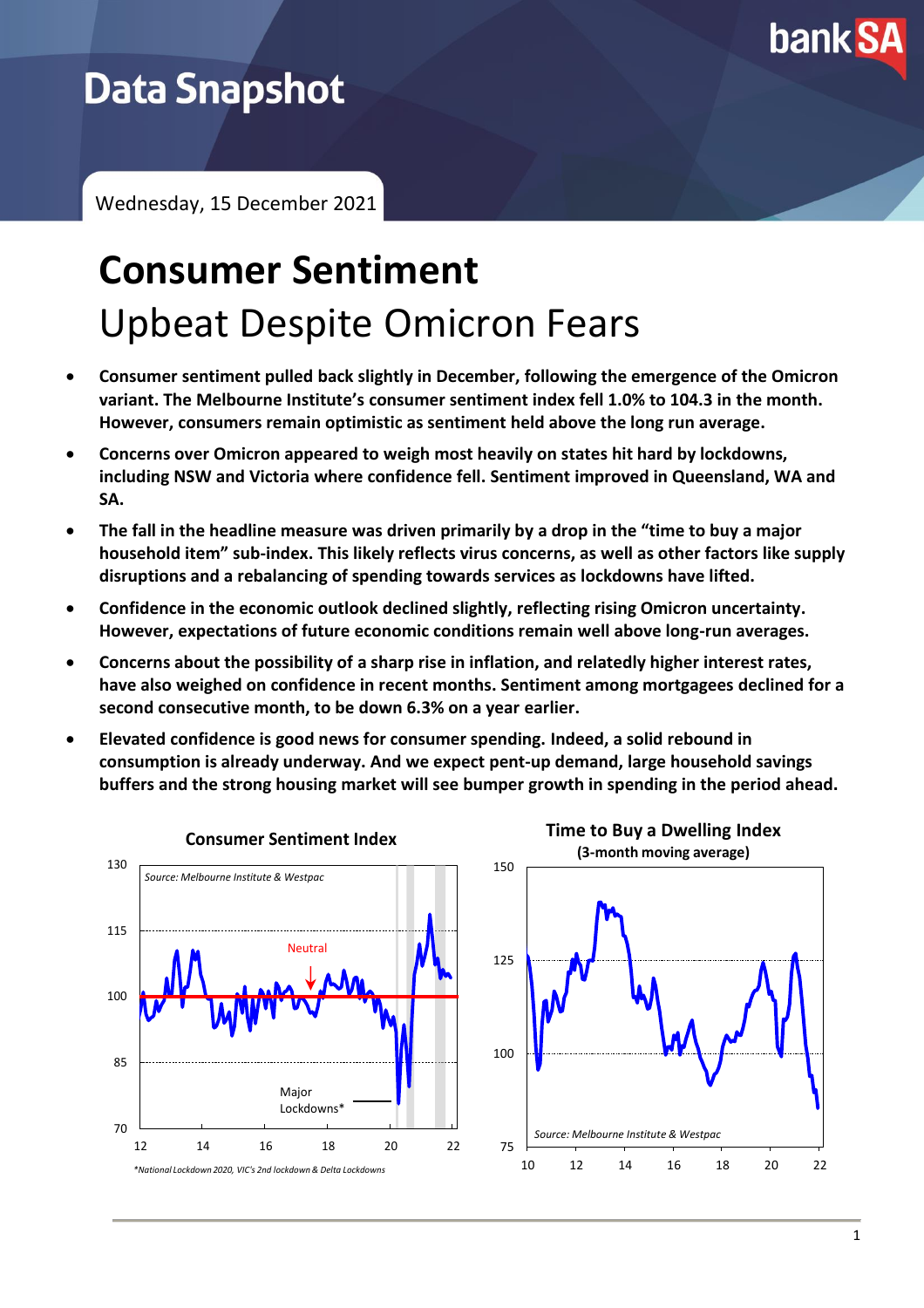Consumer sentiment pulled back slightly in December, alongside uncertainty surrounding the Omicron variant.

The Melbourne Institute's monthly consumer sentiment index fell 1.0% to 104.3 in December. This follows an increase of 0.6% in November. However, sentiment held comfortably above the long run average of 101.3, reflecting that consumers remain optimistic despite the new strain of the virus.

The result follows the emergence of the Omicron variant at the end of November, which was declared a 'variant of concern' by the World Health Organisation.

A result above 100 indicates that optimists outweigh pessimists. The index has now been above 100 for 15 consecutive months, despite the challenges posed by the pandemic. The index is 9.2% above pre-pandemic levels, as of February 2020.

Concerns over Omicron appeared to weigh most heavily in states hit hard by lockdowns, including NSW and Victoria, where sentiment fell 3.6% and 3.5%, respectively. In contrast, Queensland (3.4%), WA (3.3%) and SA (7.2%) all reported a rise in confidence in December.

Concerns about the possibility of a sharp rise in inflation, and relatedly higher interest rates, have also weighed on confidence in recent months. Sentiment among mortgagees declined for a second consecutive month, to be down 6.3% on a year earlier.

The decline in sentiment in December was led by a sharp fall in the time to buy a major household item sub-index, which dropped 5.3% over the month. This likely reflects virus concerns, as well as other factors like supply disruptions and a rebalancing of spending towards services as lockdowns have lifted.

Confidence in the economic outlook also fell, reflecting rising Omicron uncertainty. Expectations for the economic conditions over the next 12 months and 5 years slipped 1.6% and 0.5% respectively. Encouragingly, expectations of future economic conditions remain well above longterm averages.

Although there is some uncertainty surrounding the economic outlook, personal finance measures improved. Personal finances compared to the previous 12 months rose 1.0%, while personal finance expectations over the next 12 months jumped 2.1%.

The time to buy a dwelling index fell sharply, dropping 10.2% in December to 81.9. This is well below the long-term average of 116.1. The fall reflects mounting affordability pressures alongside skyrocketing housing prices.

The unemployment expectations index jumped 9.3% in December, from a 26-year low in November. A lower reading indicates more consumers expected unemployment to fall than increase. Despite the increase, the index remains well down on the average level, consistent with our expectation for strong jobs growth in the coming period.

## **Outlook**

Consumers remain buoyant despite fresh uncertainties over the virus, which is good news for consumer spending. There is some risk that Omicron might cause some consumers to be more cautious until more information emerges about the variant. It is early days, and official sources are yet to confirm the transmissibility or severity of the variant.

The effectiveness of current vaccines and the incidence of serious illness will be critical in determining whether restrictions are reintroduced. Encouragingly, preliminary studies show a third dose of the Pfizer vaccine provides effective protection against Omicron.

Consumer spending will be a crucial driver in the economic recovery. Indeed, a solid rebound in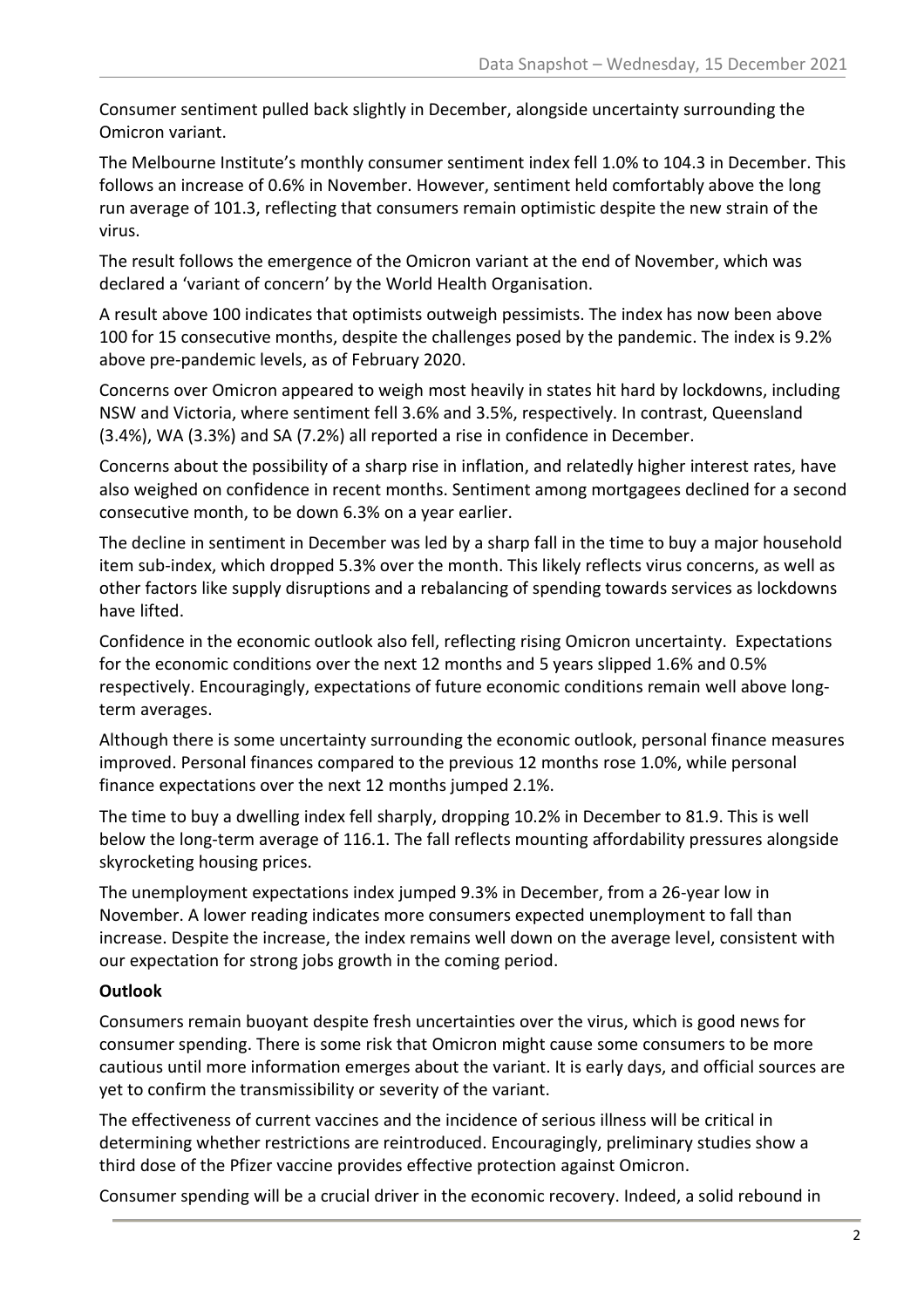consumption is already underway. And we expect elevated confidence, large household savings buffers and the strong housing market will see bumper growth in spending in the period ahead.

> **Jameson Coombs, Associate Economist** Ph: 0401 102 789